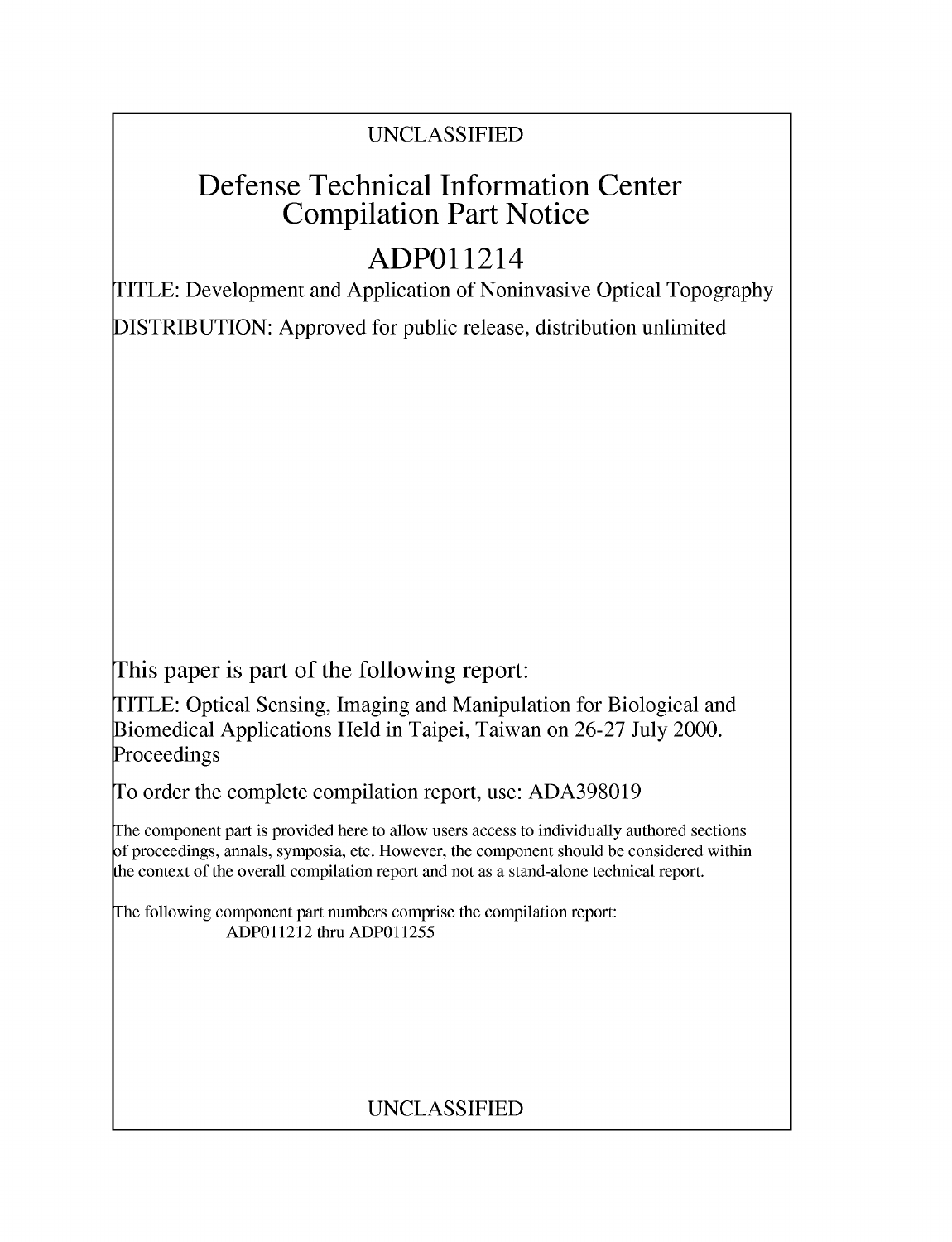### Development and application of noninvasive optical topography

Tsuyoshi Yamamoto[1]', Atsushi Maki[1], Yuichi Yamashita[1], Hiroshi Yoshizawa[21, Makoto Iwata[2], Eiju Watanabe[3], Yukari Tanikawa[4], Yukio Yamada[4], and Hideaki Koizumi[1]

[1] Advanced Research Laboratory, Hatoyama, Saitama 350-0395, Japan [2] Tokyo Women's Medical University, 8-1 Kawada, Shinjuku, Tokyo, 162-8666, Japan [3] Tokyo Metropolitan Police Hospital, 2-10-41, Fujimi, Chiyoda, Tokyo, 102-8161, Japan [4] Mechanical Engineering Laboratory, 1-2 Namiki, Tsukuba, Ibaraki 305-8564, Japan

#### ABSTRACT

Optical topography (OT) is a method for visualizing brain functions noninvasively. In an OT measurement system, near-infrared light, to which living tissue is highly permeable, is irradiated from the scalp of the subject, and the scattered light reflected from the cerebral cortex is detected elsewhere on the scalp. The spatio-temporal blood volume change in the cortex is visualized based on the signal detected using two-dimensionally arranged optodes. The measurement imposes few constraints on the subject, either physically or mentally, thus the subject is in a natural and relaxed condition during measurement. Here, we describe out OT system, then report on an experiment to evaluate the system using a phantom. We found that OT can accurately locate the activated region in the cortex. Also, as an example of a clinical application of OT, we used our system to measure the language function, demonstrating the system's ability to measure the activity of Broca's area.

Key Words: optical topography, brain function, blood-volume, phantom, and language function

#### 1. INTRODUCTION

The systematic clarification of human brain functions will lead to wide application in fields such as psychology, information engineering, and educational engineering, as well as in the field of clinical medicine. For this reason, various measurement systems have been developed. The electroencephalogram which Berger invented in 1929 measures the electric current induced by the activity of nerve cells in the brain [1]. This method, known as EEG, is used in clinical medicine and in clarifying brain functions. Other than EEG, several noninvasive measurement systems - MEG (magnetoencephalography), PET (positron emission computed tomography), and fMRI (functional magnetic resonance imaging) - have been proposed [2-4]. In these measurement systems, the subject is highly restrained. The subject is kept with in a narrow space and cannot move during the examination, thus it is difficult for the subject to relax.

The measurement of brain functions using near-infrared spectroscopy (NIRS) imposes little restraint on the subject. In this method, near-infrared light, to which living tissue is highly permeable, is irradiated from the scalp of the subject and the light scattered in the cerebral cortex is detected on the scalp [5-7]. This method measures the change in the blood-volume associated with brain activation. When brain nerve cells are activated, blood-volume increases to supply more oxygen to these cells, and this increase is detected through the change in absorption of the light due to the increased hemoglobin (Hb) content.

Based on the NIRS method, the authors developed optical topography (OT), a method in which bloodvolume changes are measured at multiple points on the scalp for a subject. In OT, the signals are detected by two-dimensionally arranged optodes, and the spatio-temporal activity of the brain is visualized from these signals [8-11].

In this paper, we explain the principles of measuring brain functions by NIRS and describe the 24-

Correspondence: TEL:+81-492-96-6111, E-mail:tymt@harl.hitachi.co.jp, http://hatoyama.hitachi.co.jp.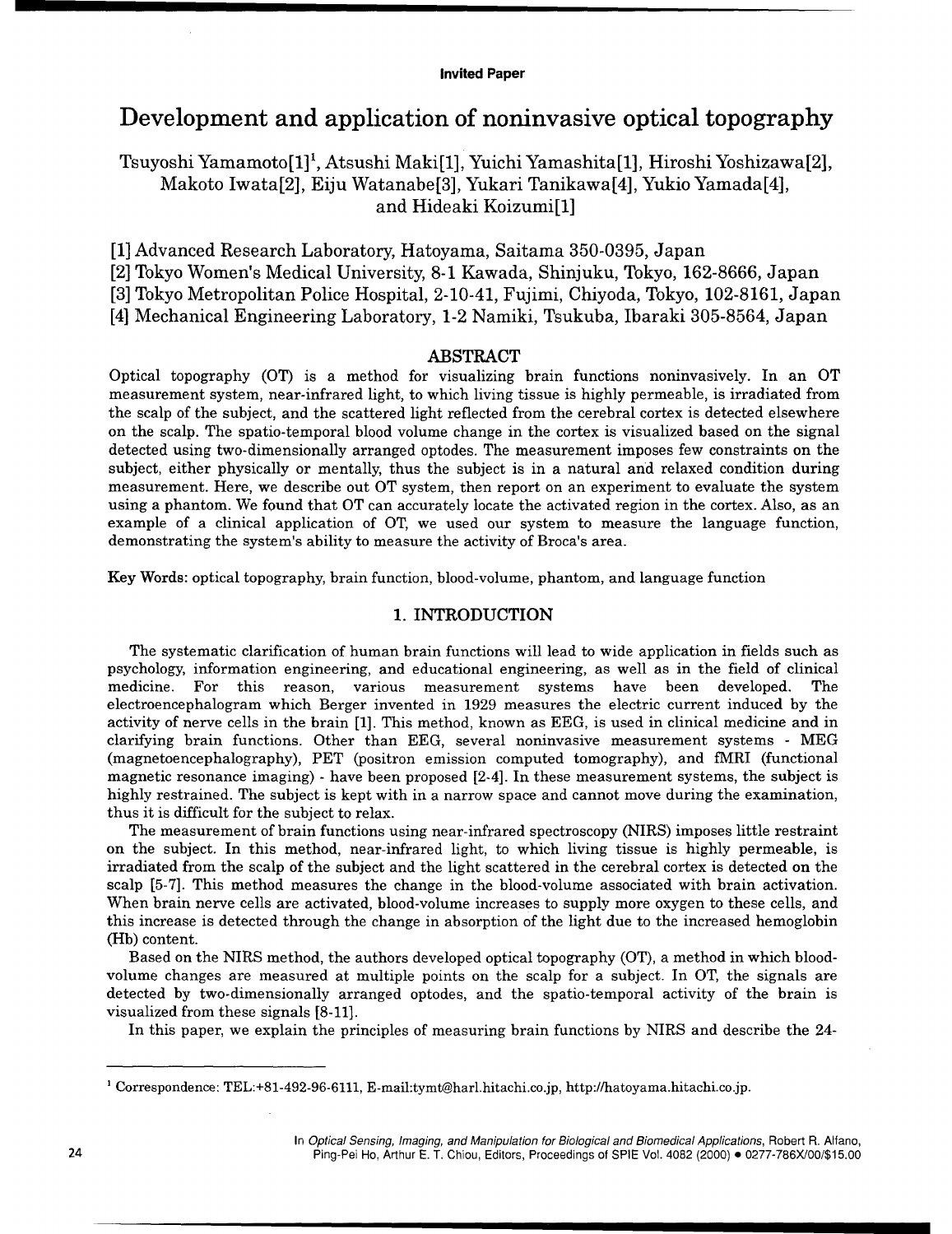channel OT measurement system developed by our group. After that, we report on our evaluation of the location accuracy of OT, which was done using a phantom. It is difficult to directly evaluate with high accuracy the position inside the actual brain where the blood volume changes. The phantom was used to simulate the light scattering characteristics of living tissue and the blood-volume change associated with the brain activation. Finally, a clinical application of OT is described. The brain activity associated with the language function was measured with our OT system, and it was clearly shown that the bloodvolume increased in Broca's area.

#### 2. METHODS

#### 2-1 Principle of OT

Figure 1 shows the method used to measure blood-volume change in the cortex. The near-infrared light enables high optical permeability through the various types of tissue, but it is strongly scattered by these tissues. Thus, only part of the light is transmitted through the skull and reflected from the cerebral cortex at about 15 mm below the scalp. The reflected light reaches the scalp again at a distance of about 30 mm from the illuminated point. The Hb in the blood absorbs the near-infrared light. If the blood-volume, and thus the absorption coefficient, increases in the cortex because of brain activation during the stimulation period, the intensity of the reflected light decreases. Therefore, the difference between reflected-light intensities  $R$  and  $R^s$ , obtained before and after the stimulation, respectively (Fig. 1), provides information on the blood-volume change in the cortex.

In the actual measurement (Fig. 2), two 0.5-mW-output continuous wave (CW) lasers with a wavelength of 780 nm or 830 nm are used as light sources to measure the change in the concentration of the oxy-Hb and deoxy-Hb. The oscillators operate at different frequencies on the order of 1 kHz to modulate the diode output power. The outputs from the diodes are mixed by an optical fiber coupler, and illuminated onto the scalp. After the reflected light passes through the human tissue it is picked up by an optical fiber. The photodiode then converts the reflected light into an electrical signal and sends the signal to two lock-in amplifiers. Each lock-in amplifier, which refers to the modulation frequency of each light source, separates the reflected light into one of the two original wavelengths (780 nm or 830 nm). The reflected intensity  $R(\lambda, t)$  for the wavelength  $\lambda$  (780 nm or 830 nm), and measurement time t is obtained and sent to the analog/digital (AMD) converter. A personal computer analyzes the reflected intensity.

When the subject is at rest (before brain activation),  $R(\lambda, t)$  satisfies

$$
-ln[R(\lambda, t)] = \varepsilon_{\text{oxv}}(\lambda) C_{\text{oxv}}(t) d + \varepsilon_{\text{deoxv}}(\lambda) C_{\text{deoxv}}(t) d + \text{sc}(\lambda),
$$
\n(1)

where  $\epsilon_{oxy}(\lambda)$  and  $\epsilon_{deoxy}(\lambda)$  are the molar absorption coefficients of oxy-and deoxy-Hb, respectively.  $C_{oxy}$  and  $C_{\text{decay}}$  are the concentrations of oxy- and deoxy- Hb, d is the effective path length in the tissue, and  $\text{sc}(\lambda)$  is the attenuation due to the scattering in the tissue. In the same way, when the subject is activated by the stimulation, the reflected intensity  $\mathbb{R}^s(\lambda, t)$  satisfies

$$
-\ln[R^{s}(\lambda,t)] = \varepsilon_{\text{oxy}}(\lambda)C^{s}_{\text{oxy}}(t)dt + \varepsilon_{\text{decay}}(\lambda)C^{s}_{\text{decay}}(t)dt + \text{sc}(\lambda),
$$
\n(2)

where the superscript "s" denotes stimulation. By subtracting equation (1) from equation (2), we obtain

$$
-\ln[R^{s}(\lambda,t)/R(\lambda,t)] = \varepsilon_{\text{oxy}}(\lambda)[C^{s}_{\text{oxy}}(t) - C_{\text{oxy}}(t)]dt + \varepsilon_{\text{decay}}(\lambda)[C^{s}_{\text{decay}}(t) - C_{\text{decay}}(t)]d. \tag{3}
$$

We rewrite the right-hand side of equation (3) as

$$
-\ln[R^{s}(\lambda, t)/ R(\lambda, t)] = \varepsilon_{\text{oxy}}(\lambda) \Delta C_{\text{oxy}}(t) + \varepsilon_{\text{decay}}(\lambda) \Delta C_{\text{decay}}^{s}(t),
$$
\n(4)

where

$$
\Delta C^s_{\text{oxy}}(t) = [C^s_{\text{oxy}}(t) - C_{\text{oxy}}(t)]d,
$$
\n(5)

25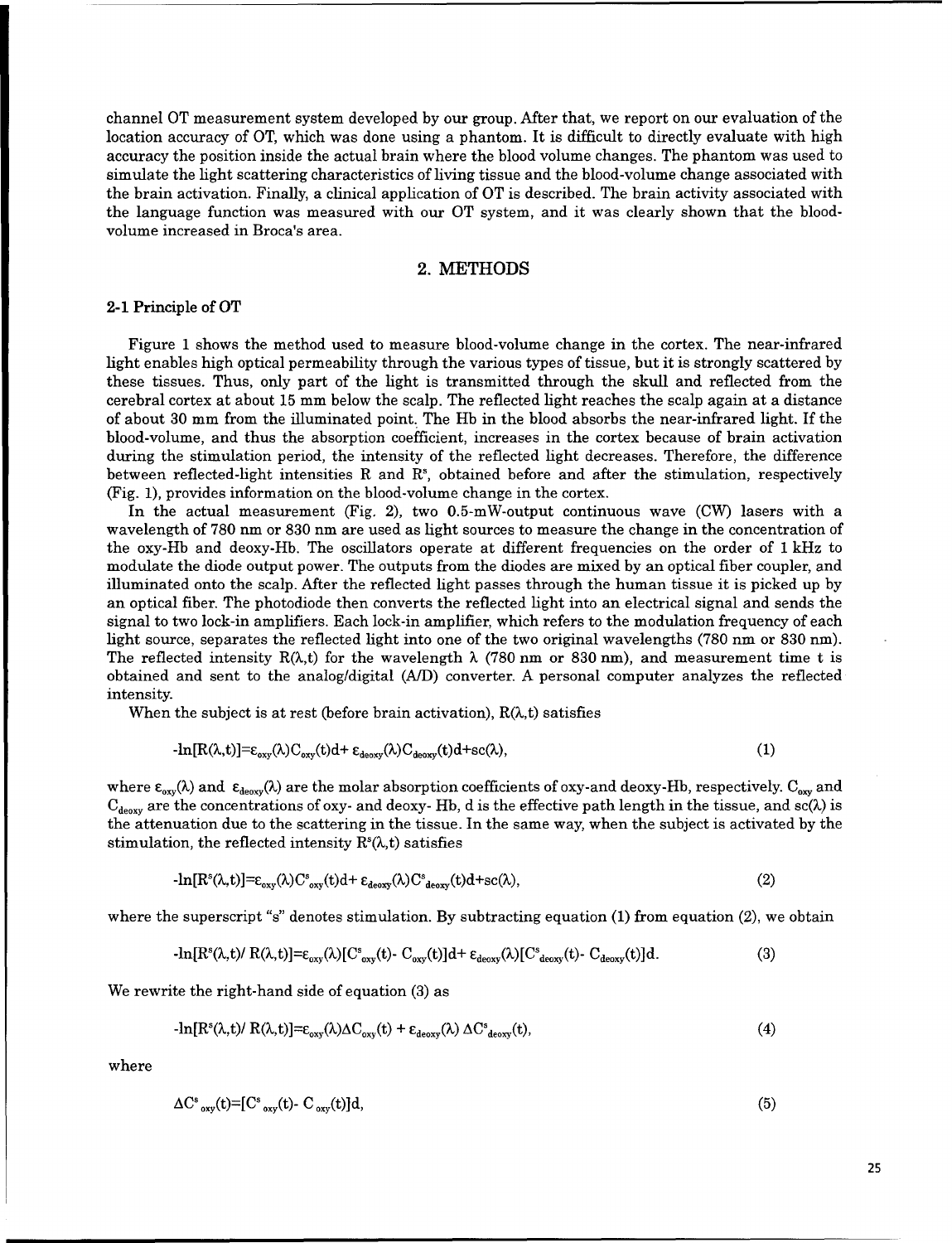$\Delta C^s_{\text{decay}}(t) = [C^s_{\text{deoxy}}(t) - C_{\text{deoxy}}(t)]d,$  (6)

respectively, because the value of d in the tissue is difficult to obtain at present. The ratio of the reflected intensities in the left-hand side of equation (4) is measured at each wavelength (780 nm and 830 nm), and the concentration changes of the oxy-Hb and deoxy-Hb are obtained. The concentration change of the total-Hb is the sum of these.

To obtain a topographic image of the blood-volume change, an array of optodes that act as light sources (incident positions) and optodes that act as detectors (detection positions) are placed on the subject's scalp. Figure 3 shows the 24-channel measurement system. 16 light sources (eight sources for each wavelength of 780 nm and 830 nm) and eight avalanche photodiodes (Hamamatsu C5460-01) are employed. For the light illumination on the scalp and to pick up the transmitted light, optical fibers with a 1-mm cladding diameter are attached to the scalp to eliminate interference from hair. These optodes that make up each source-detector pair are separated by 30 mm. The sensitivity to the blood-volume change is highest at the middle point of each optode pair, so the middle points are used as measurement points [12]. In the Fig. 3, there are 24 measurement points at the middle of the optode pairs. The minimum distance between measurement points is 21 mm, and the octagonal measurement area, surrounded by these measurement points, is  $90 \times 90$  mm. The blood-volume changes at these 24 measurement points are estimated, then a topographic image of the changes is obtained by spline interpolation.

#### 2-2 Phantom for OT

Here, we have developed a phantom that can be used to simulate the brain activation measured by OT. For clinical application of the OT, location accuracy of the topographic image is critical, but the location of the blood-volume change inside the cerebral cortex is difficult to detect accurately. The bloodvolume increase in the cortex is analogous to an increase in the absorption coefficient within a scattering medium. Our phantom simulates the light scattering characteristics of the living tissue.

The phantom is made of epoxy resin (Buehler Corp.) containing the powdered titanium-oxide (TiO<sub>2</sub>, KA30-K: Titan Kogyo Corp.)[13], and it consists of the body and inserts (Fig. 4). The size of the body is  $200 \times 200 \times 40$  mm to model the adult head size. The surface area of the body is five times the measurement area of the 24-channel system in Fig. 3 to avoid the effects of light reflection at the boundary. The height of the body is more than double the depth from the scalp to the cortex (15 mm). The scattering and absorption coefficients of this phantom, estimated by the time-resolved measurement method [14], were respectively 0.5 mm<sup>-1</sup> and 0.0 mm<sup>-1</sup> at the 830-nm wavelength.

To simulate brain activation, the absorption coefficient inside the phantom should be variable. A 10 mm-diameter hole was drilled in the center of the phantom, and inserts to be placed inside of the phantom were prepared. The structure of the inserts (A) and (B) in Fig. 4 are homogeneous and heterogeneous, respectively. The optical properties of insert (A) and sections (I) and (III) of insert (B) are the same as those of the body. On the other hand, section (II) of insert (B) contains a greenish brown light absorber. This light absorber has absorption in the NIR region and its absorption coefficient is  $0.025$  mm<sup>-1</sup>. In Figs. 5(a) and (b), inserts (A) and (B), respectively, are placed inside the body of the phantom. The absorber is located near the center of the phantom and simulated the blood-volume (absorption coefficient) change in the cerebral cortex.

The measurement system we used to evaluate our phantom is shown in Fig. 6. The optodes were arranged on the phantom. Eight laser light sources (wavelength: 830 nm) were modulated at different frequencies (1 to 10 kHz), and were coupled to the eight optodes used for illumination. Eight optodes to detect the transmitted light were connected to avalanche photodiodes. The outputs from the photodiodes were sent to lock-in-amplifiers that separated the transmitted light intensity into the 24 measurement points. The data were processed with a computer.

To obtain a topographic image of the absorber in the phantom, the absorbance change  $\Delta A$  at each of the 24 measurements point is given as,

 $\Delta A = - \ln (R^s / R)$  (7),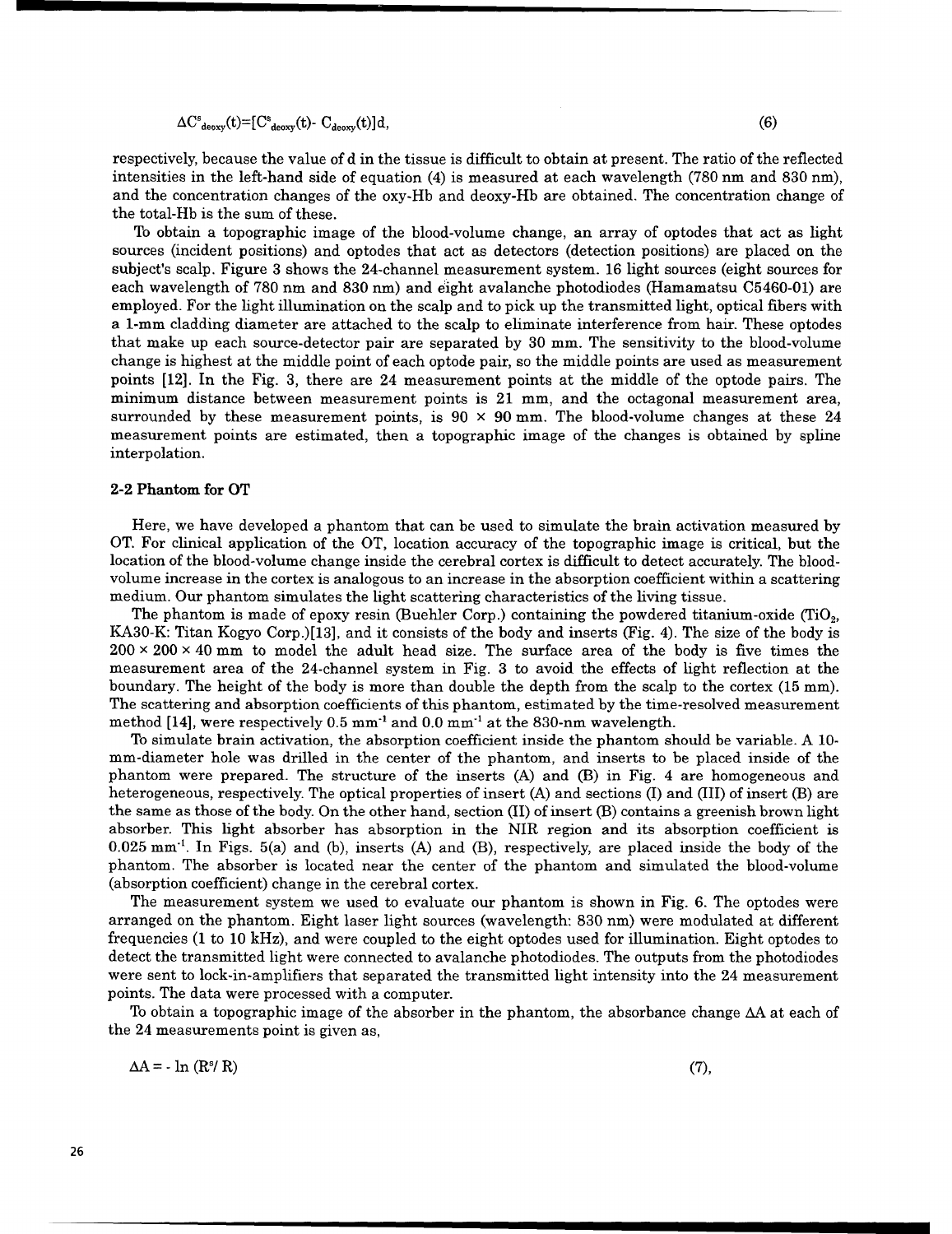where,  $\mathbb{R}^s$  and  $\mathbb R$  denote the reflected intensities with the light absorber and without the absorber in the phantom, respectively. The distribution of AA inside the measurement area was estimated and a topographic image of the absorber in the phantom was obtained.

#### 2-3 Language function measurement

The language function is a brain function peculiar to humans. There is powerful need for a method of measuring the language function for both basic research and clinical medicine purpose. In our language function measurement, the subject was shown a picture of an object to activate the language function. The subject wrote the word for the object and an inspector objectively checked and evaluated the activation of the subject's language function. Measurement with a conventional brain function measuring system is difficult, because the head of the subject moved during the test and this movement caused signal noise.

Since the optical fibers used to irradiate and detect reflected light in OT are attached to the subject's scalp, there is little noise during the measurement even if the subject moves a little. Thus, the subject is likely to feel more natural and relaxed, compared, for example, to when being examined by MRI during which immobility and an uncomfortable posture is required. For realistic language-function measurement, an OT system may therefore be indispensable.

In this experiment, language functions were activated by a writing task rather than a speaking task because the load is generally considered to be higher for a writing task[15]. There are two language function areas in the cortex: Broca's area in the frontal lobe, and Wernicke's area in the temporal lobe. The subject was a 27-year-old right-handed healthy male volunteer. Almost all (99 %) right-handed people have language function territory fields on the left hemisphere sinciput, so the measurement area was arranged on the subject's left hemisphere sinciput. Informed consent was obtained from the subject before the investigation. The subject was awake and sitting relaxed in a chair. No special room was required for this experiment, which would not be the case for PET or fMRI. The location of the subject's language function area was estimated by anatomic MRI and with the neuronavigator [16]. The task sequence for this experiment is shown in Fig. 7. The subject was shown a card with a picture of an object for 3 seconds(In Fig. 7, a picture of a knife is shown). During the 3 seconds, the subject wrote down the name of the object in Japanese "kana" which is a phonetic syllabary. The task was repeated 30 times so the total stimulation period was 90 seconds. As a control task, the subject was shown a figure with no meaning, which he was required to draw. The shape vaguely resembled Japanese "kana", and would require a similar drawing motion for 3 seconds. Sample figures for this experiment are shown on both sides of the picture of the knife in Fig. 7. During the writing and control tasks, the motor area located in the frontal lobe was activated, because the subject moved his arm and hand when writing letters and drawing figures. Therefore, the activation of the motor area was eliminated by subtracting the signal intensities during the control task from the signal intensities during the writing task. In the same way, the signal from the visual cortex could be removed. The control task was performed as pre-simulation for a total of 60 seconds and as post-stimulation for a total of 70 seconds. The subject rested for 30 seconds between post-stimulation and pre-stimulation for the next series of the task.

#### 3. RESULTS **AND** DISCUSSION

#### 3-1 Location accuracy

Figure 8 shows topographic images of  $\Delta A$  and the relative locations of the optodes on the phantom and the absorbers in the phantom. In Fig. 8(a), the absorber was set midway between two optodes, where AA sensitivity was the highest. On the other hand, in Figs. 8(b) and (c), the absorbers were placed below an optode and at the center of four optodes, respectively. These figures show that the location of the absorber on the topographic image was consistent with the actual location inside the phantom within a 3-mm margin of error. This value is less than the interval between the measurement points (21 mm). This value is also lower than the size of the visual cortex (more than  $20 \times 20$  mm) and of the motor area (more than  $10 \times 10$  mm) [17]. Therefore, these results demonstrate that the OT system can be used to identify the area of brain activation.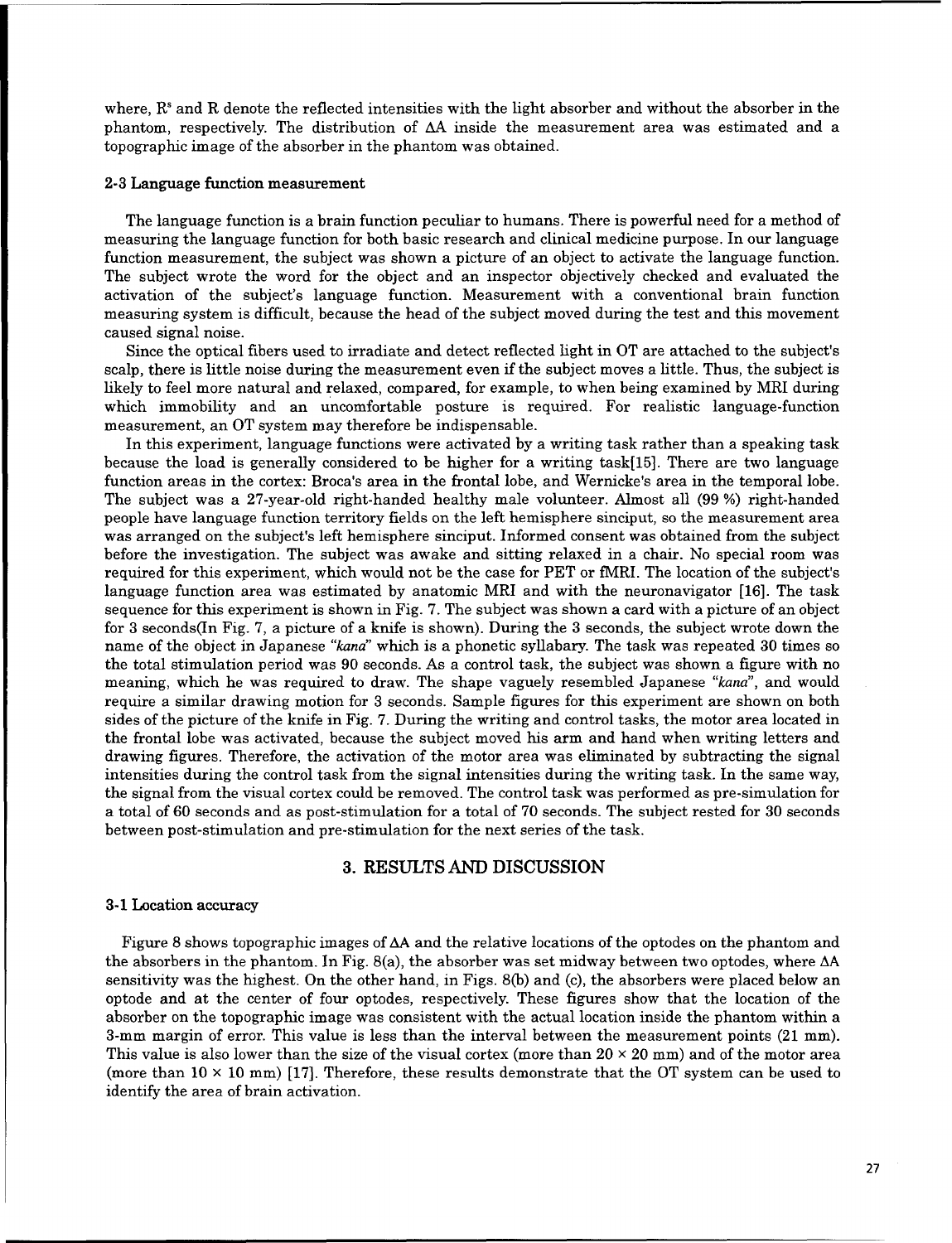However, the full width at half maximum of each **AA** distribution was more than 20 mm. This is more than twice the diameter of the absorber inside the phantom. Thus, the spatial resolution of the topographic image needs to be improved.

#### 3-2 Language function measurement

Figure 9 shows a spatial map of the change in total-Hb obtained during the writing task and MRI of the subject. To obtain this static topographic image, we averaged the change in Hb-concentration during the writing task, compared to before and after at each channel position. Furthermore, the z-value of the total-Hb concentration change at each measurement point was obtained. Among the 24 measurement points, the z-value at channel 9 was the largest, and this channel corresponded to the Broca's area of the subject as indicated by the MRI. Figure 10 shows the temporal change in the oxy-Hb, deoxy-Hb, and total-Hb concentrations for channels 9 and 1. A hemodynamic response was observed approximately 30 seconds after the writing task started and the peak response occurred at about 60 seconds after the start. In the region showing the highest activity there was an increase in oxy-Hb and total-Hb with a decrease in deoxy-Hb. This is consistent with increased metabolic demand. On the other hand, in the outer region of Broca's area, for example at the measuring point of channel 1, the oxy-Hb concentration and the total-Hb concentration decreased 30 seconds after the writing task started.

#### 4. CONCLUSION

Optical topography offers clear advantages for noninvasive brain function measurement compared to other methods, we have developed a 24-channel OT system. To evaluate the topographic imaging of our system, we created a phantom to simulate light scattering by the live tissue and the blood volume change in the cortex. The topographic images identified the position of the light absorber in the phantom with an accuracy of 3 mm. A potential application of optical topography is language function measurement, and in doing this we observed increased blood-volume in Brocs's area during a writing task.

#### REFERENCES

- 1. H. Berger, "Ober das Electrenkephalogramm des Menschen". Archiv fur Psychiatrie 87, **527-** 570(1929).
- 2. D. Cohen, "Magnetic field around the torso: Production by electrical activity of the human torso". Science 156, 652-654(1967).
- 3. M. E. Raichle, "Measurement of local cerebral blood flow and metabolism in man with positron emission tomography". Fed. Proc. 40, 2331-2334(1981).
- 4. **S.** Ogawa, T. -M. Lee, A.S. Nayak and P. Glynn, "Oxygenation-sensitivity contrast in magnetic resonance image of rodent brain at high magnetic fields". Magn. Reson. Med. 14, 68-78(1990).
- 5. F. F. Jbbsis, "Non-invasive infrared monitoring of cerebral and myocardial oxygen sufficiency and circulatory parameters". Science 198, 1264-1267(1977).
- 6. M. Cope and D. T. Delpy, "A system for long term measurement of cerebral blood and tissue oxygenation in new born infants by near-infrared spectroscopy". Med. Biol. Engl. Comp. 32, 1457- 1467(1988).
- 7. T. Kato, A. Kameim S. Takashima and T. Ozaki, "Human visual cortical function during photic stimulation monitoring by means of near-infrared spectroscopy". J. Cereb. Blood Flow Metab. 13, 516-520(1993).
- 8. A. Maki, Y. Yamashita, Y. Ito, E. Watanabe and H. Koizumi, "Spatial and temporal analysis of human motor activity using noninvasive NIR topography". Med. Phys. 22, 1997-2005(1995).
- 9. Y. Yamashita, A. Maki, Y. Ito, E. Watanabe, Y. Mayanagi and H. Koizumi, "Noninvasive nearinfrared topography of human brain activity using intensity modulation spectroscopy". Opt. Eng. 35, 1046-1049(1996).
- 10. E. Watanabe, Y. Yamashita, A. Maki, Y. Ito and H. Koizumi, "Non-invasive functional mapping with multi-channel near-infrared spectroscopic topography in humans". Neurosci. Lett. 205, 41-44(1996).
- 11. H. Koizumi, Y. Yamashita, A. Maki, T. Yamamoto, Y. Ito H. Itagaki and R. Kennan, "Higher-order brain function analysis by trans-cranial dynamic near-infrared spectroscopy imaging". J. of Biomed.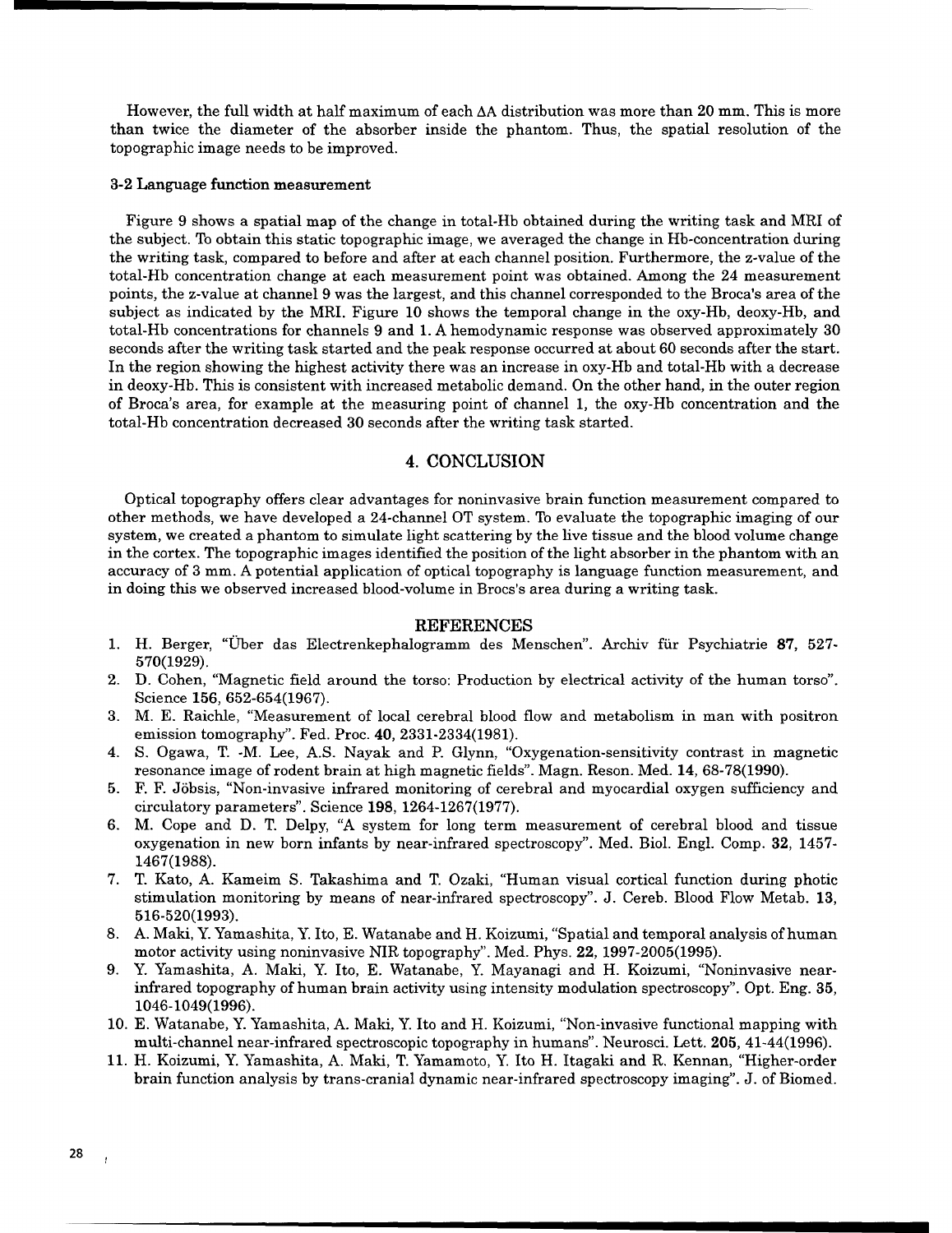Opt. 4, 403-413(1999).

- 12. P. W. McCormich, M. Stewart, G. Lewis, M. Dujovny and J. I. Ausman: "Intracerebral penetration of infrared light", J. Neurosurg., 76, 315-318(1992).
- 13. M. Firbank, M. Hiraoka and D. T. Delpy: "Development of a stable and reproducible tissue equivalent phantom for use in infrared spectroscopy and imaging", Proceeding of SPIE, 1888, 264- 270(1993).
- 14. G. Zaccanti, P. Bruscaglioni, A. Ismaelli, L. Carraresi, M. Gurioli and Q. Wei: "Transmission of a pulsed thin light beam through thick turbid media: experimental results", Appl. Opt., 31, 2141- 2147(1992).
- 15. T. Yamamoto, Y. Yamashita, H. Yoshizawa, A. Maki, M. Iwata, E. Watanabe and H. Koizumi, "Noninvasive measurement of language function by using optical topography", Proc. of SPIE 3597, 250- 237(1999).
- 16. E. Watanabe, T. Watanabe, S. Manaka, Y. Mayanagi and K. Takakura, "Three-dimensional digitizer (neuronavigator): New equipment for computed tomography-guided stereotaxic surgery", Surg. Neurol. 27, 543-547(1987).
- 17. J. Talairach,. P. Tournoux, "Co-planar stereotactic atlas of the human brain", Thieme Press, New York (1988).



Figure 1 Method used to measure the blood-volume change in the cortex.



Figure 2 Method used to measure the change in concentration of the oxy-Hb and deoxy-Hb by NIR spectroscopy.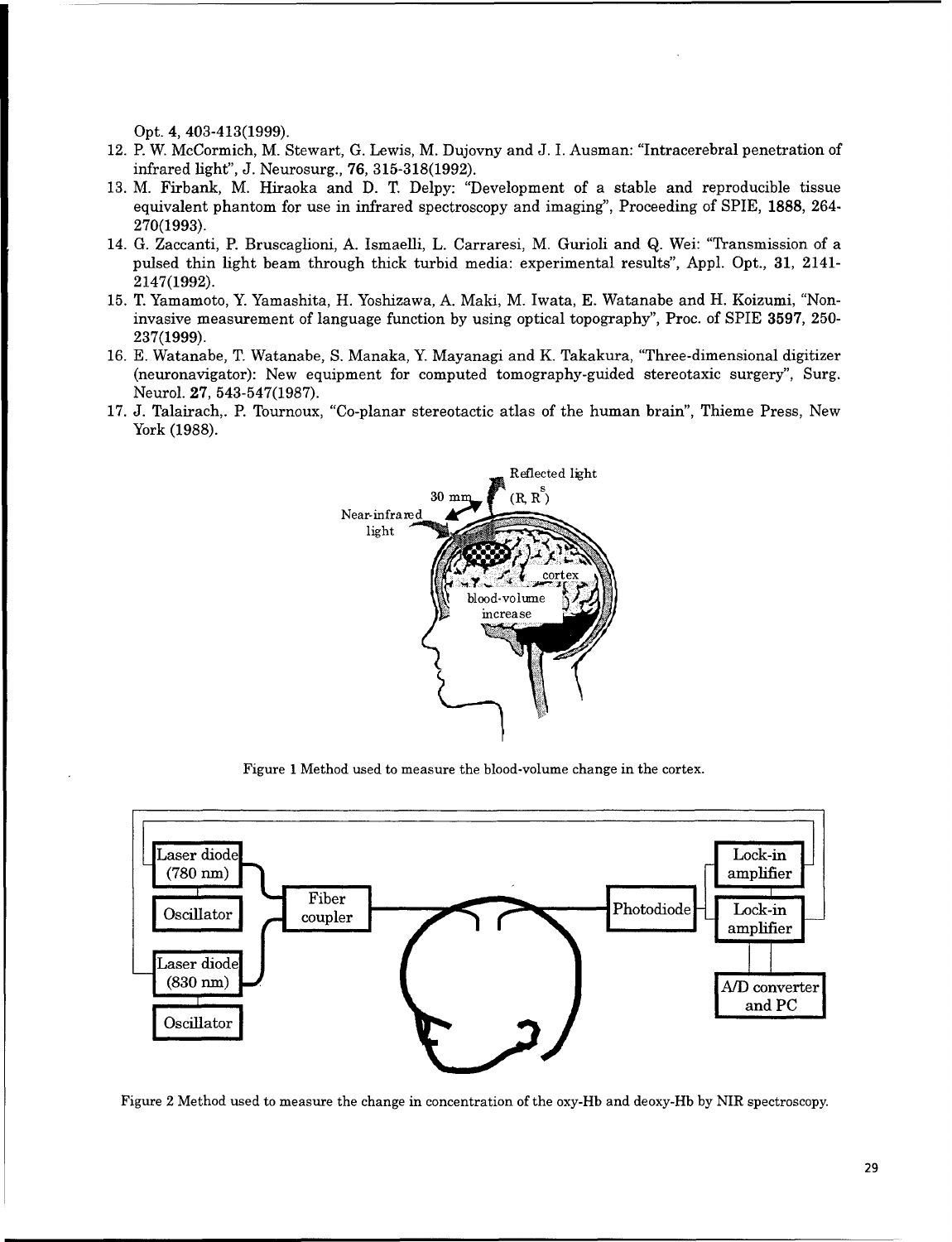

Figure 3 The 24-channel measurement OT system.



Figure 4 Structure of the phantom for OT.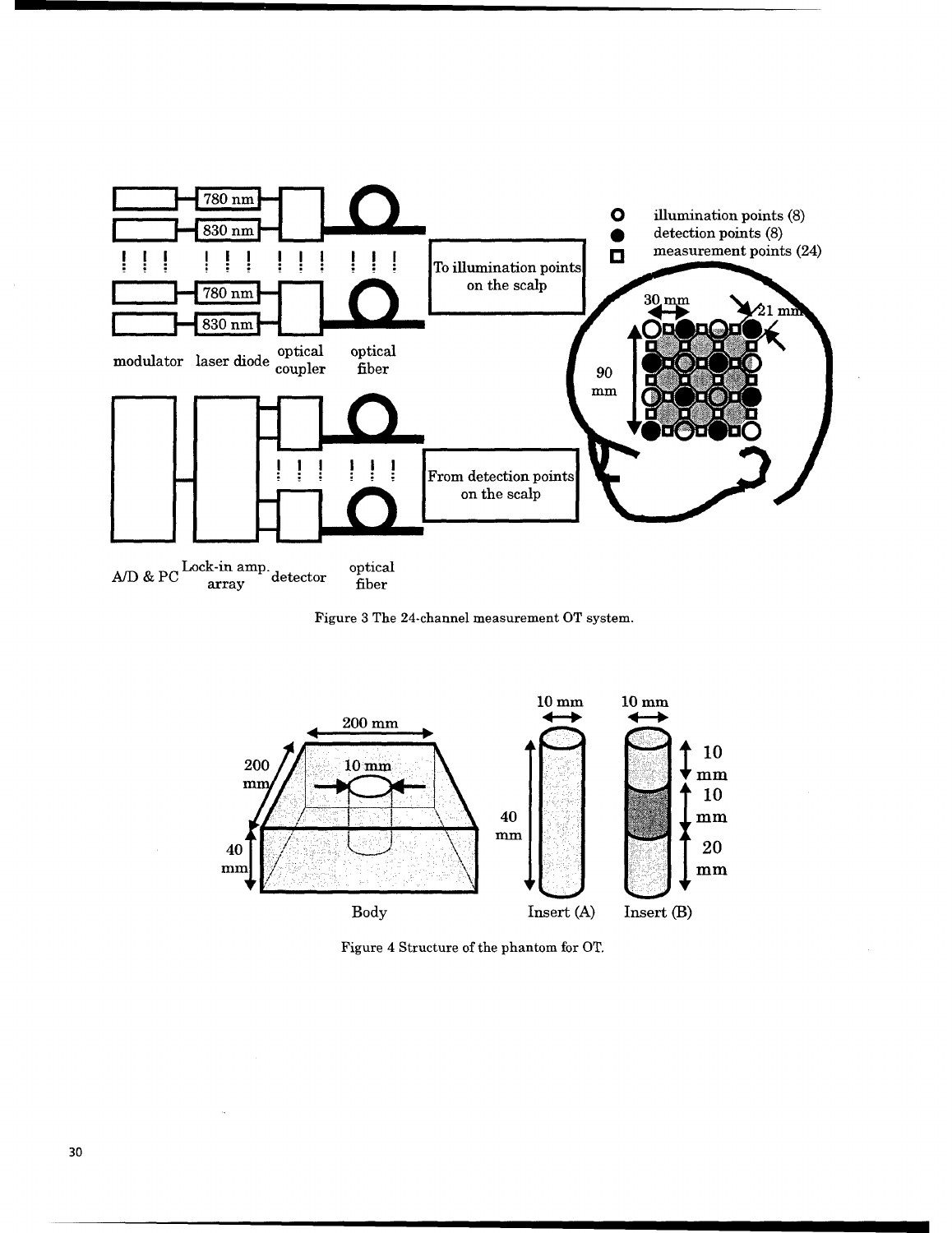|                         | Actual living body | Simulation with the phantom |
|-------------------------|--------------------|-----------------------------|
| Before brain activation |                    | Insert $(A)$                |
| After brain activation  |                    | Insert (B)                  |

Figure 5 Simulation method of the brain activation in the cortex by the phantom.



Figure 6 Measurement system to obtain a topographic image of the absorber in the phantom.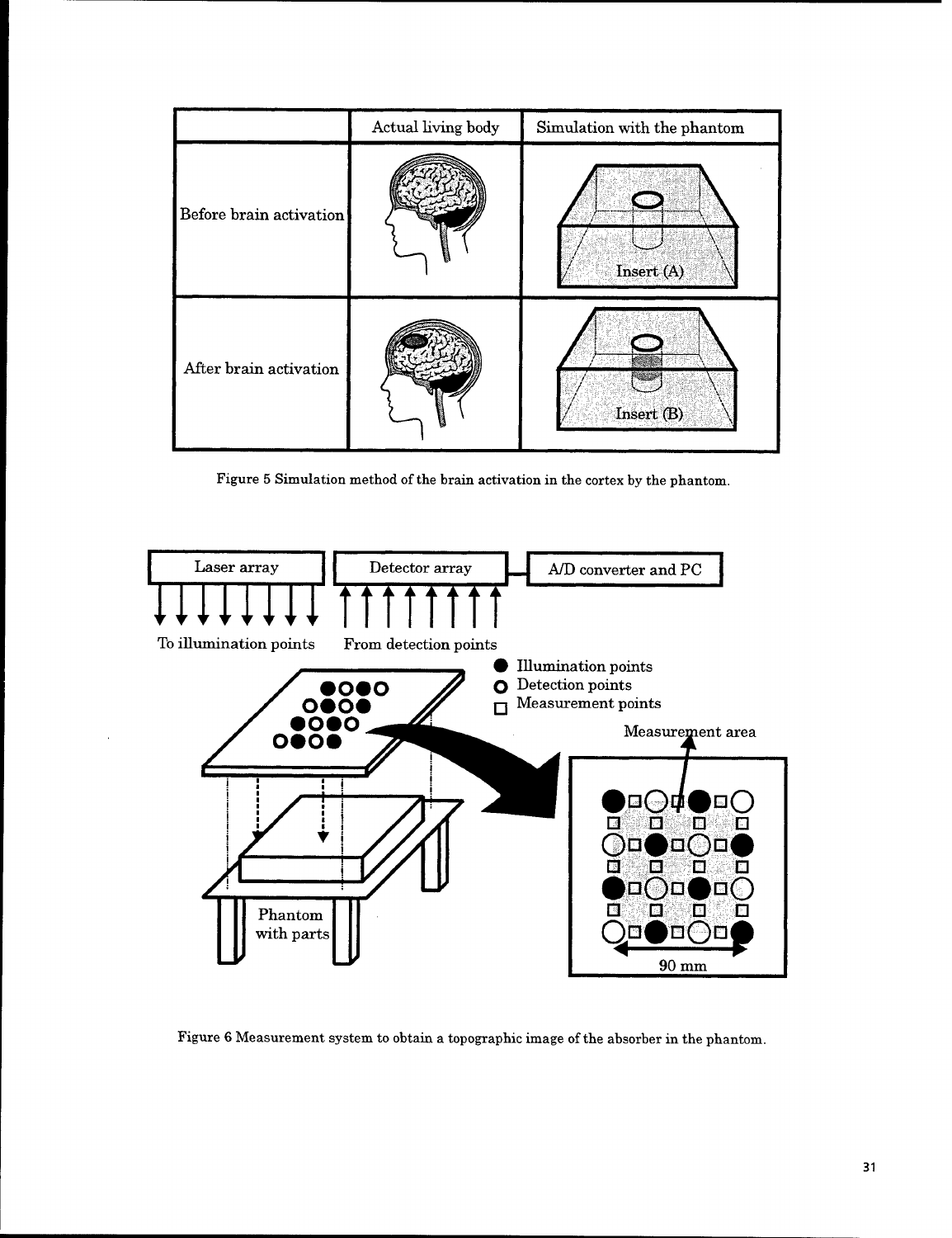

Figure 7 Task sequence for the language function measurement



Figure 8 Topographic images of the absorber in the phantom.